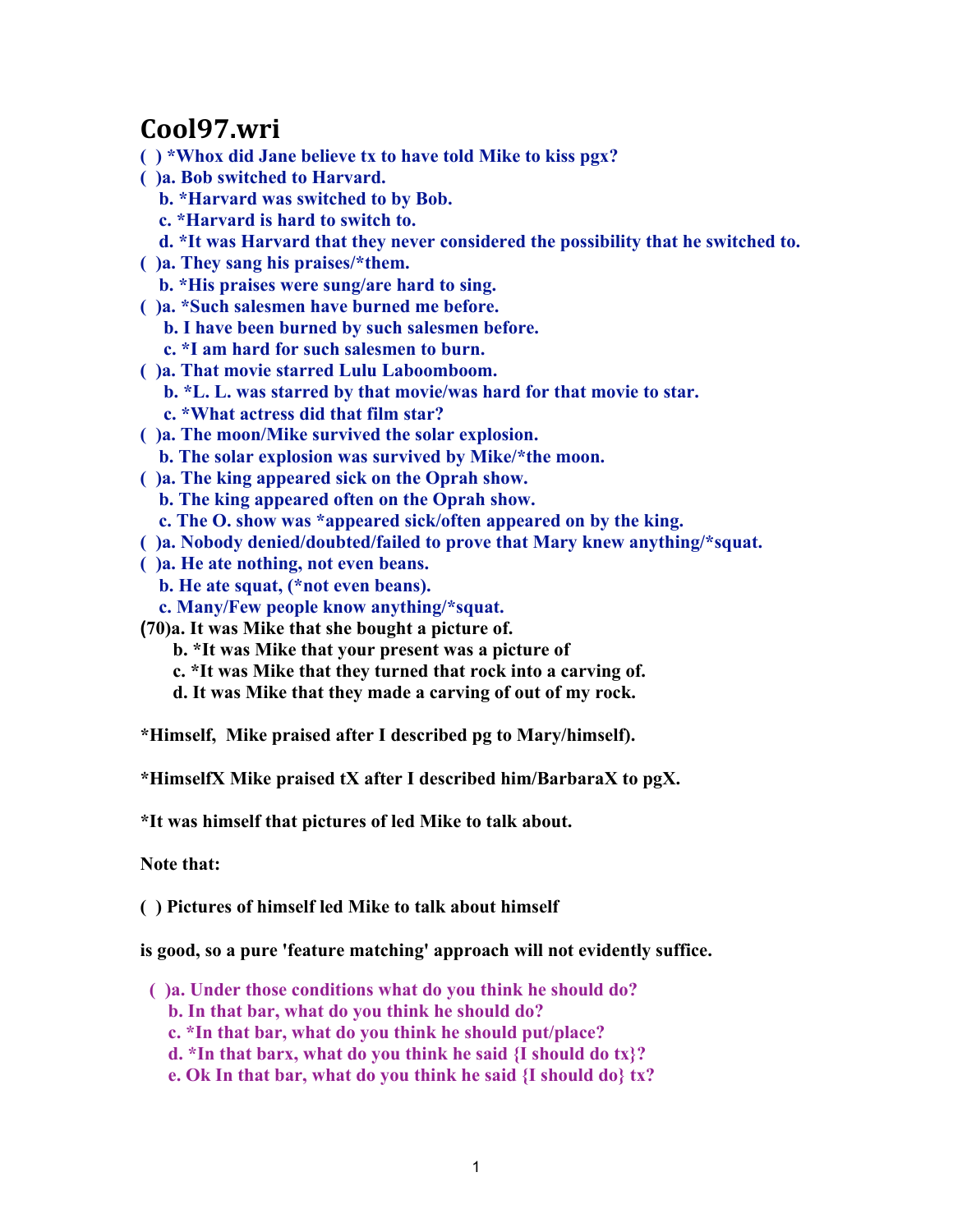**( )a. Nobody believes that Bob really bought pictures of anyone.**

 **b. \*Nobody believes that pictures of anyone, Bob really bought.**

- **( ) Properties of want + NPx + to VP**
- **a. no passive**
- **b. no o-raising, o-deletion, p-gap,**
- **c. inseparable from want by adverb**
- **d. permits want + NP + upstairs adverb**
- **e. no right extractions**
- **f. no extraction from selective islands**
- **g. ok NPx = anaphor**
- **h. no null AS \*Joe won honestly, as I wanted to be obvious. But null parenthetical ok We will, I want to be clear, never agree….**
- **i. no invisible NEX there**
- **j. ok want it to seem/contrast \*believe it to seem**
- **k. no squat**
- **l. \*I want infinitive to be illegal like \*I believe to sing to be illegal.**

**( ) signal to is like transitive appeal to,**

- **( ) There are many colors to discuss/\*paint your house.**
- **( )a. Who did you vow/swear/to to stop smoking?**
	- **b.\* Zeus was hard to vow/swear to to stop smoking.**
- **( )a. She appealed to the judge = (i) asked/(ii) was attractive to b.** Which judge did they arrest everyone who appealed to?  $=$  (i)/ $*(ii)$
- **c. Which judge was Joan difficult to convince I appealed to?= (i)/\*(ii)**
- **( )a. I can't believe it that she would do that. = distinct verb, meaning 'surprise'**

 **b. \*It can't be believed that S/ c. \*No matter how long you can't believe it that she stood on one foot,...**

- **( ) PATH FACTS FOR HAJ**
	- **a. I came back to Chicago from Denver.**
	- **b. \*I came to Chicago back from Denver**
	- **c. Bob went from chicago to Denver to LA.**
- **d. From Chicago, Bob went to Denver (\*to La).**
- **( )a. PASSIVE--gapping**

 **a. Peter was believed to have played football and Mary (\*was) to have played baseball.**

 **b.** 

**( )a. a woman who I would prefer it if under those C. was not hired.**

- **b. \*a woman who I would resign if under those C. was not hired.**
- **( )a. It was Louise that Tom asked me why you wanted Greg to call\_\_\_.**

**b. \*It was Louise that Tom asked me why you wanted to call Greg.** 

- **c. ?It was Louise that Tom asked me why you believed \_\_to have called Greg.**
- **( )a. It was Bob that they know whox she convinced x that I hated z.**
- **b. \*It was Bob that they know whox it mattered to x that you hated z.**
- **( )a. It was Mike that Joex was hard to convince x that Greta had appealed to z.**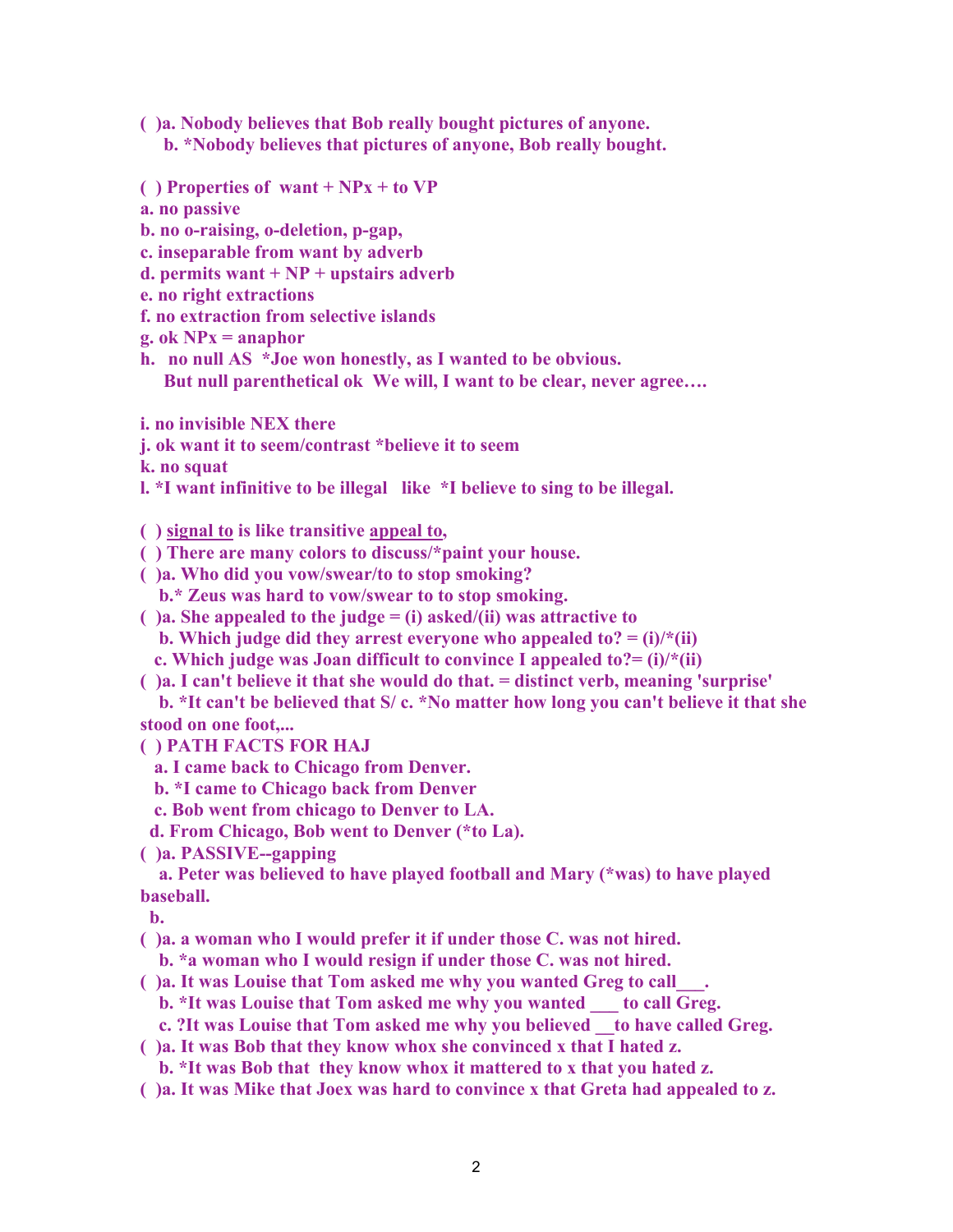**b. Joe was hard to convince Greta had appealed to Mike.**

- **( ) a. \*How do you think that Joe, he fixed the car?**
	- **b. \*Nobody believes that Joe, he knows squat.**
	- **c. \*Who believes that Joe, he knows what?**
- **( )a. \*We discussed the year 1959 during it/itself?**
	- **b. \*We discussed Chicago in it/itself.**
	- **c. \*We discussed that brothel in it/itself.**
- **( ) \*It was Bob that they arrested everyone who told \_\_to call me.**
- **( )a. \*Joe ate more apples than Bill wanted \_\_ to be peeled.**
	- **b. \*No matter how many apples Bill wants to be peeled...**
- **( )a. Nobody but himself wants Joe to win.**
	- **b. Nobody but himself believes Joe to be clever.**
	- **c. \*Nobody but himself believes that Joe is clever.**
- **( )a. It is that he is honest that I don't believe/\*hold/\*feel.**
	- **b. They said he was honest, which I don't believe/\*hold/\*feel.**

**( )a. ?a woman who Mike convinced friends of \_\_ that under certain circumstances ---- could be really beautiful**

- **b. \*a woman who Mike convinced friends of (that) could be really beautiful**
- **( )a. Mike should lose 50 pounds, which he is eager to.**
	- **b. \*You should find Mike/him, which he is easy to**
	- **c. Mike should lose 50 pounds, which it is easy to.**

**( ) \*a woman whoX tXconvinced Mike that under certain circumstances tX could be really beautiful.**

**( )\*a woman whoX under those conditions tX tried to convince Mike that under certain circumstances tX could be really beautiful**

**( )a. a man who assaulted a nurse criticized that nursex and so did \*that nurse/\*she.**

- **( ) one gorilla ate two others and so did one hyena.**
- **( )a. It can rain without snowing.**
	- **b. There can be riots without being floods.**
	- **c. There can be riots without it raining/\*without raining.**
	- **d. \*It can (not) rain without being clouds.**
- **( )a. Nobody but himself screwed up Harry's health/\*computer.**
	- **b. eating paint screwed up Harry's health/\*computer.**
	- **c. Harry's health depends on not shooting himself/eating plutonium burgers.**
	- **d. \*My health depends on not shooting himself.**
- **( )a. Who1 did they kill after pasting pictures of on him\*1/ok2.**
- **( )a. Who1 did they convince friends of t1 that I would call him1.**
	- **b. \*Who1 did they convince friends of t1 to call him1**
	- **c. crucial example (barring Fiengo facts)**
		- **?Who1 did you convince [friends of t1]2 that they2 should call him1.**
- **( )a. \*Which man1 did friends of seem to hate him1?**
	- **b. \*Which man1 did friends of want to call him1?**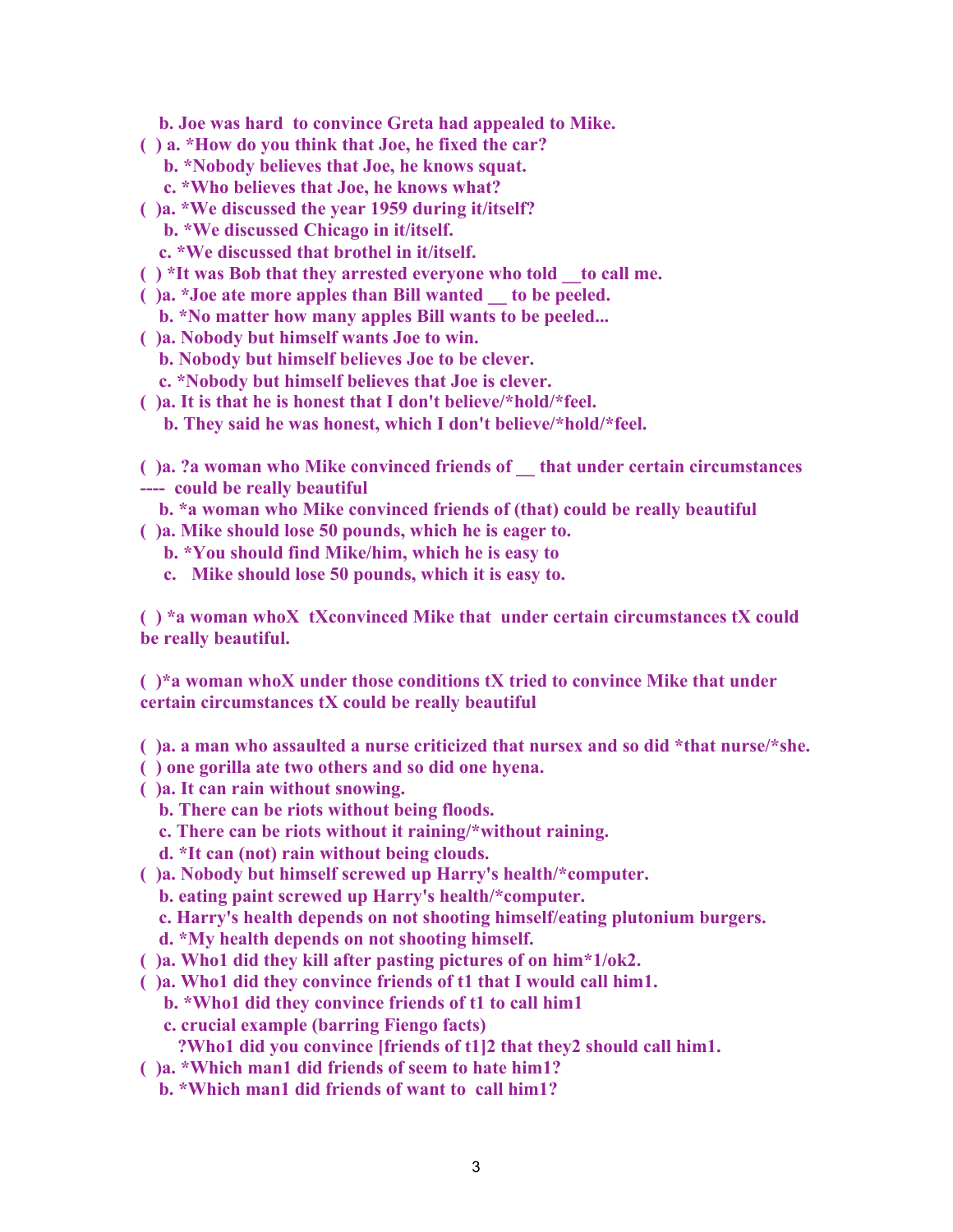**(G) correlation between where extraction and subject extraction under adverb effect (1) regret a. ok where (the place where I regret that I used to live/escape from**

 **b. ok the woman who I regret that under those condition will lose her mind.**

**(2) too + infin a. ok where the place where they were too sceptical to believe he could escape from**

 **b. the woman who Joe is too smart to believe that under those conditions could help us (but not highest subject)**

**(3) Lakoff A-scenario a. ok where the place where Joe went to the store, bought beer, got drunk and lost his wallet \_\_\_**

 **b. the woman who Joe went to the store, bought beer and convinced that under the right circumstances could achieve amorous delights**

**(4) prefer it if a. the woman who I would prefer it if under those conditions were not rehired**

 **b. the place where I would prefer it if she placed her foot**

**(5) cleft that S a. \*who was it Thursday that under those conditions made a scene. b. \*Where was it Thursday that John made a scene.**

**(6) never fronting island**

 **a. the guy who I am sure that never......**

 **b. ?the place where I am sure that never can he escape from**

**(7) Nom gerund**

 **a. ?the guy who they discussed proving that under those conditions could have done it**

 **b. ?the place where they discussed proving Joe had put the money/escaped from (8) every-headed relative**

**a. \*It was that woman who they arrested everyone who said that under those conditions could have done it.**

 **b.\* It was there that they arrested everyone who put their finger.**

**(9) annoys me that S factive**

**a. \*the woman who it annoyed me that under those conditions lied**

**b. \*the place where it annoyed me that she put her finger/left from**

**(10) whether clause**

**a. the woman who they asked me whether under those conditions might win**

**b. the place where they asked me whether she left from**

**(11) How Q**

**a. the woman who they asked me how under those Cs could give birth.....**

**b. the place where they asked me how she could have left from**

**(12) Nonfinite adjunct**

**a. \*the woman who they screamed after claiming that under those conditions would die (but not highest subject)**

**b. \*the place where they screamed after leaving from**

**(13)a. It was Edna/himself1 that Joe1 convinced that he1 should praise.**

 **b. \*Who1 did you convince 1 that he1 should say Bob abused 1**

 **c. \*Who1 did they convince 1 that Joe believed 1 liked me.**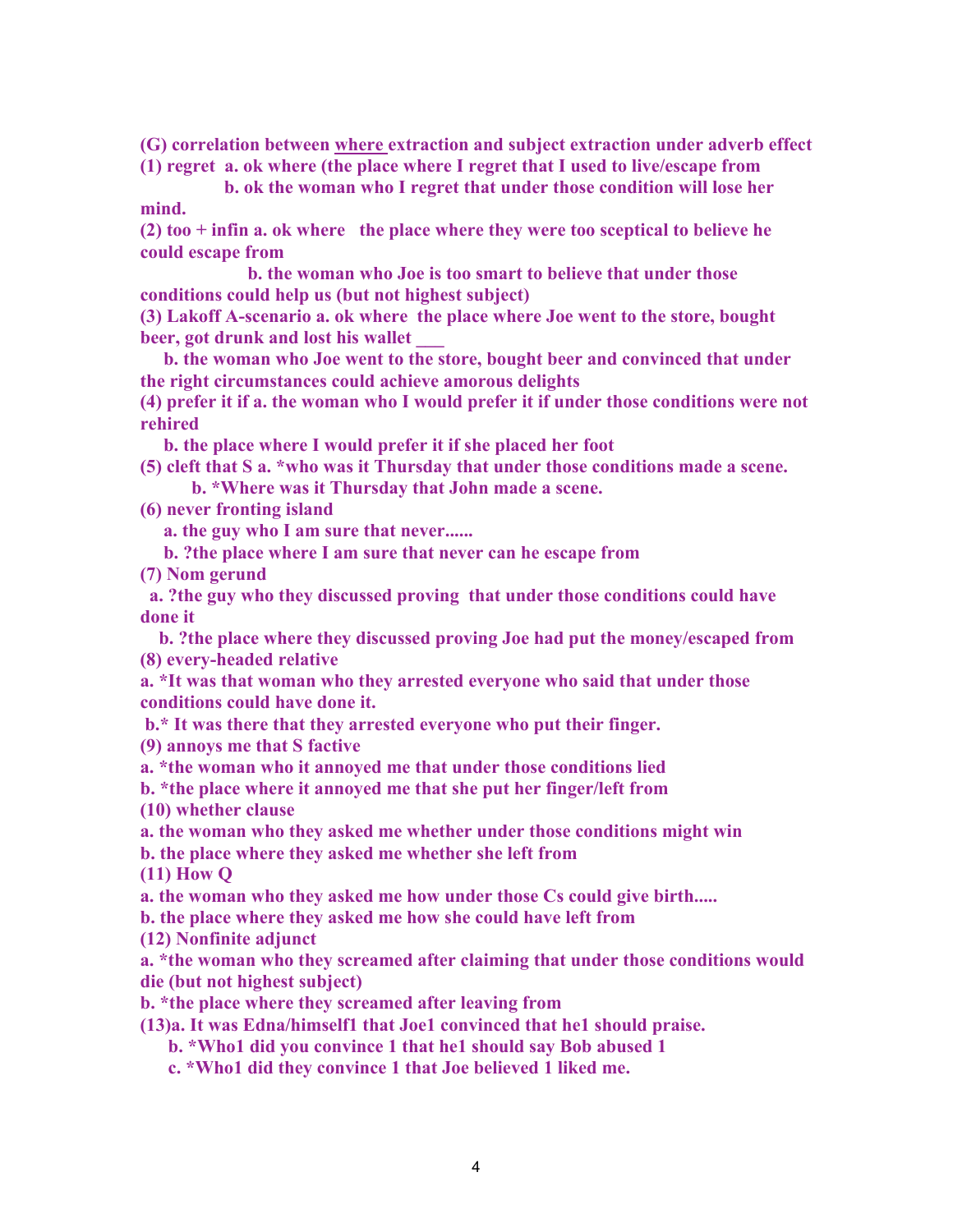**d.?? Who1 did they convince 1 that Joe believed that under those conditions 1 would like me**

**(14) a. your son is not, \*as you bragged, a genius**

**b. \*as was bragged by sidney**

**c. \*as was complained**

**d.\* as was gestured**

**e. \*as was commented**

**f. as was cabled**

**g. as was broadcast**

**h. \*as was replied/responded/answered**

**i. \*as was sneered**

**j. \*as you grunted/moaned/groaned**

**( ) Some random antipronominal contexts**

**a. color**

**b. names**

**c. there**

**4. PNs**

**5. which version did they tell you to review of Barriers?**

**6. borne in June/\*it**

**7. mind**

**8. enter the army/\*it**

**9. pay 500/\*it**

**10. travel 500 miles/\*them**

**11. discuss that brothel1 in \*it1**

**12 a great deal/\*it remains of his brain**

**13. bespeak/betray**

**14. weigh/cost**

**( )a. Who did they ask you whether you mentioned** 

 **i. " that to**

 **ii null to that S**

 **iii it to that S**

**b. It was Myrna that they discussed the possibility that he never mentioned i/ii/iii c. It was Bob that everyone who mention i/ii/iii hated**

**\*Tom insulted more girls than pictures of pg annoyed. \*The more girls he invites the more girls (his) invitations to annoy.**

**What did his theory of pg make t famous? \*No matter what his theory of pg makes t famous**

**What a lovely woman he irritated!**

**\*What a lovely woman his advances to/his inviting pg irritated!**

**\*the tallest woman who his advances to/his inviting irritated**

**\*What a lovely woman they convinced that Moriarity was in love with!**

**What woman did they convince that Moriarity was in love with?**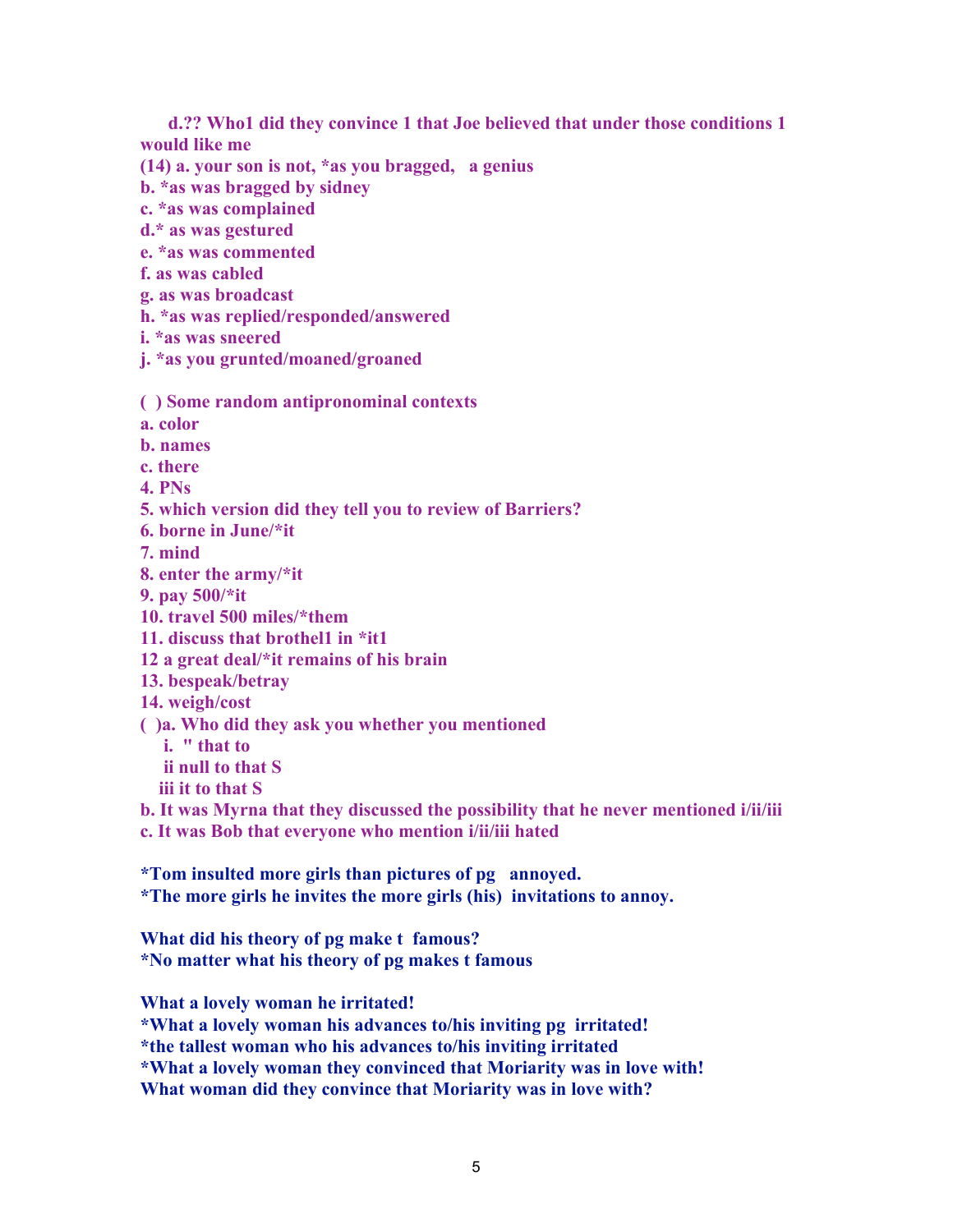**\*How fat a woman did they convince that Moriarity was in love with? \*Jerome tricked more woman than they convinced that Moriarity was in love with?**

**What woman did he convince he loved? How young a woman did he convince he loved How young a woman did he convince that Bob loved Mary How young a woman did he convince Mary that he loved \*How big a shipment did their seizing make famous? \*How long a trip did everyone who took try to talk about? vs. What trip did everyone who took try to talk about?**

**( )a. It was that book that they asked me who I had convinced to read. b. It was that book that they asked me who I had convinced that you should read.**

**( ) query ..does pied piping yield strong crossover violations between minimal pipee and what is crossed? a. Bobx, pictures of whomx I told himx to sell**

**if so, a. should be bad. Also:**

**b. Bobx, pictures of whomx hex was told to sell**

**c. They adore mex, pictures of whomx they said Ix should sell.**

**d. a carx, the hood of whichx made itx look funny**

**e. a carx, the hood of whichx it comes with**

**f. He was looking at a picturex, the painter/author of whichx one can compare itx to**

- **(567)a. as I don't believe/guess/suppose/\*say/\*assert/\*claim many people realize.**
- **(568)a. If he were, as I don't believe anything to have proved, guilty of that crime,** 
	- **b. If he were, as I don't believe squat to have proved,**
- **(660)a. \*It was pictures of some guyx that I convinced himx you had stolen. b. \*some guyx, pictures of whomx I convinced himx you had stolen**
- **(670)a. I can prove that S and more than that.**
	- **b. That S and only that was proved by Mike.**
	- **c. I can prove that he is a fool and other equally interesting things.**
	- **d. That he is a werewolf and other such things can easily be proved.**

**(671)a That he is a werewolf and something else/only that/nothing besides that are/\*is bothering me.**

- **b. That S and only that was proved.**
- **c. \*It was proved that S and only that.**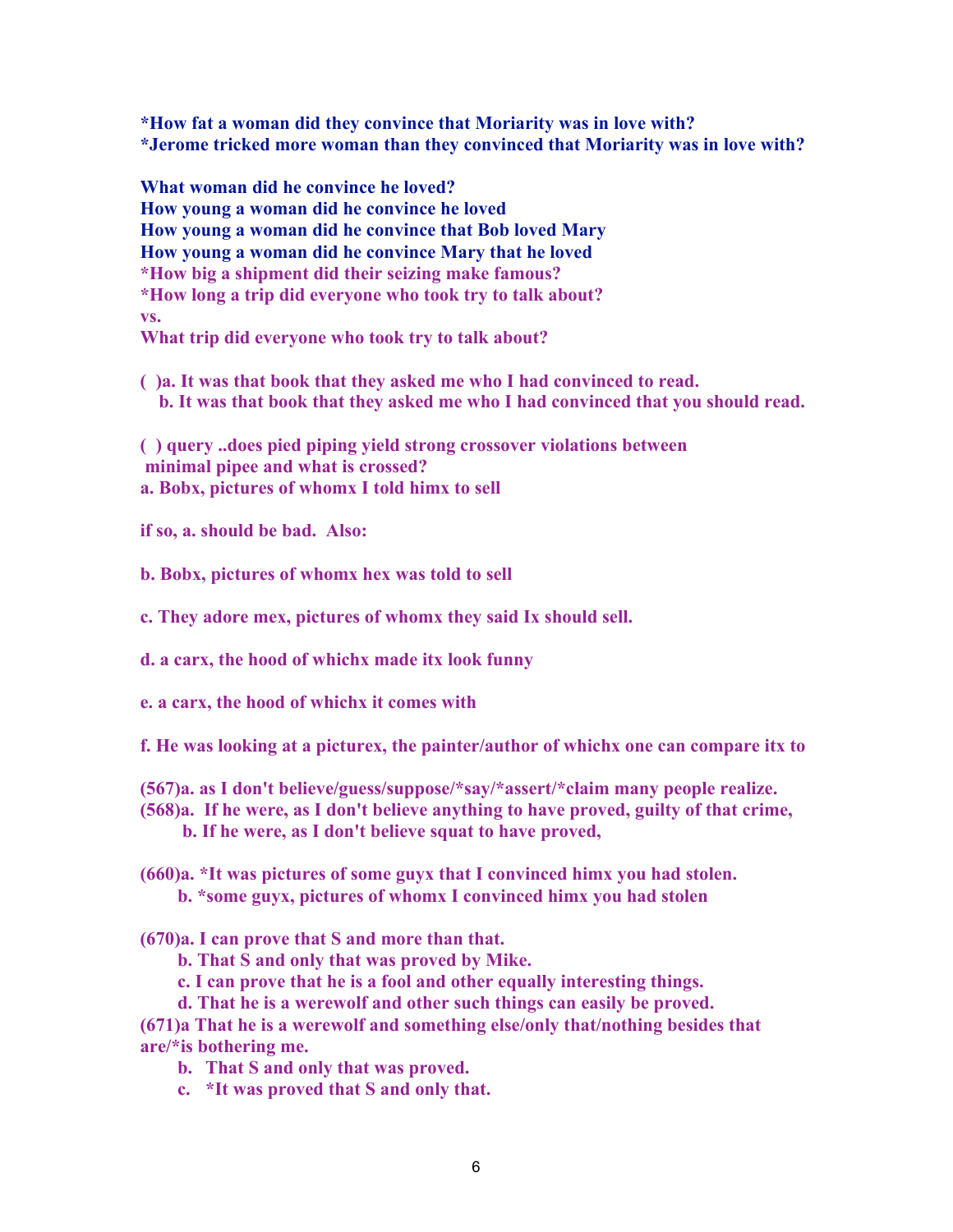- **d. \*It disturbs me that he is insane and only that.**
- **e. That S and only that disturbs me.**
- **f. Ted believes that S and only that.**
- **g. \*Ted feels that S and only that.**
- **h. That you are dumb and only that matters to the committee.**
- **i. \*It matters to the c. that you are dumb and only that.**
- **j. That he is incompetent and more than that, I am sure we can prove.**
- **k. \*I am certain of that he is jewish and more than that/only that.**
- **l. Both that he is a werewolf and other embarassing things can be proved.**

**that and only that is/are bothering me john and only he is coming \*only he and john is coming**

**some only = no more than some not even = less than**

**hypothesis...embedded contexts where infin and that clause are banned are the islands...**

**(672)a. It appears that for you to kiss the beaver would bother the queen.**

**b. \*It sucks that for you to kiss the beaver would bother the queen.**

**c. \*That for you to kiss the beaver would bother the queen, no one doubts.**

**d. I believe that for you to kiss the beaver would bother the queen.**

**e. \*The claim that for you to kiss the beaver would bother the queen has never been proven.**

**f. \*The possibility exists that for you to kiss the beaver would bother the queen.**

**g. \*whether for you to kiss the beaver would bother the queen is not known.**

 **h. \*I would prefer it if for you to kiss the beaver would not bother her.**

**Thus, apparently, since topicalization is banned in these contexts, what is involved is that these suckers must topicalize when they appear as subjects.**

**but kuno case this something which for you to try to understand would be futile this is something which your trying to understand, i am not optimistic about. this is something which I believe that for y t t t u would be futile this is something which I believe your trying to u he is not o about**

**\*this is something which for you to smoke luckies would cause. \*this is something which your smoking luckies would cause.**

**(777)a. Wh infinitives do not extrapose:**

- **b. How to skin beavers is unknown in china.**
- **c. \*It is unknown in china how to skin beavers.**
- **d. \*It was discussed where to meet the sluts.**

**(778) hence in: I told Mike how to skin the beaver.**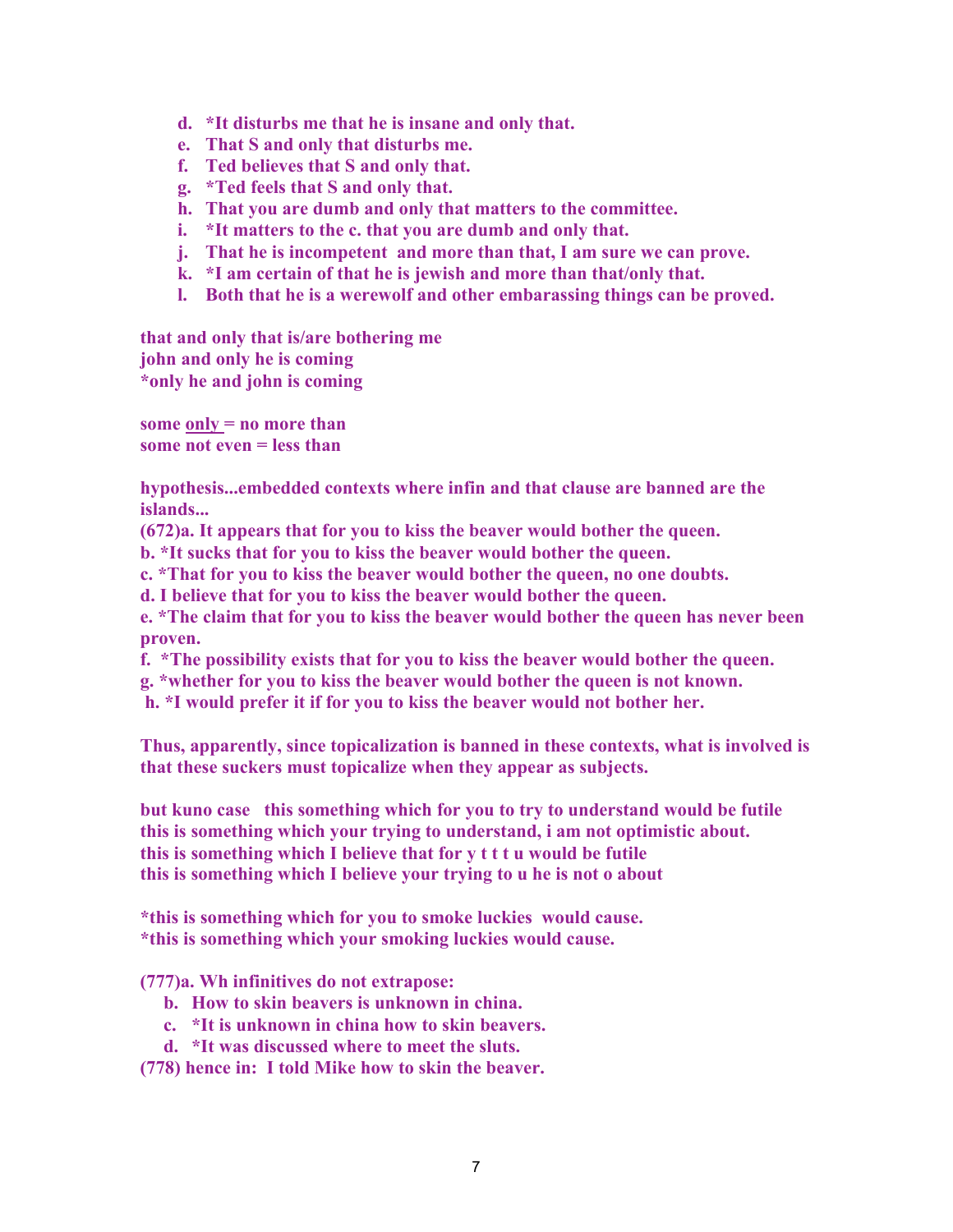**The How .. is NOT extraposed…e.g. it is a pure 32A demotion victim.,,this could follow from ban on threatening of dummy arc by type 1 successor.**

- **(779) Rosenbaum allowed 'to remain silent was preferred by John'**
- **(780) It was preferred by John to remain silent.**
- **(781) a. Jane found out how to cook lamb/\*how to cook lamb out. Jane found out how to/\*how to out.**
- **(782) Jane looked up where to apply for passports/\*where to apply for passports up.**
	- **c. Jane looked up where to. D. \*\*\*Jane looked where to up.**

**e. and I cabled Max the information back. F. \*\*\*and I cabled Max how to back/ok cabled Max back how to.**

**(1) My Guess:…clauses cannot be dative (but: I mentioned it (3) to Bob that S=island. maybe clausal 4 cannot be 3 quace…with mention, it is clausal 9.**

**Note too: Mike thought over (your) inviting Louise.**

**\*\*Mike thought (your) inviting Louise over.** 

**?\*Marshall gave how to skin beavers a lot of thought.**

**\*Marshall gave how to a lot of thought.**

**(1) \*Mike never gave how to (cook lamb) any thought.**

- **(2) My Guess:…wh infinitives designate knowledge:**
- **(3) He \*realized/said/\*believed/learned/taught/discussed how to ….**

**Culicover manuscript Chapter 7, section 7, page 39**

**I asked whoi you had insulted ti without allowing yourself/\*myself to apologize to ei.**

**Point is that there is no way 31 arc for p-gap could ever be neighbor of 31-arc for who.**

**I am wondering if you agree, that is, is there a real contrast between (5b)/(8).** 

**In this case, that that is clause permits SAI. Contrast:**

**( )a. I am asking if they agreed, that is, did they say……..**

- **b. Mike is asking if they agreed, that is, did they say**
- **c. \*Mike said they agreed, that is, did they**
- **d. I am asking something, namely, whether you are/namely, are you**
- **e. I am asking you flatly did you kill her?**

**Further verbs manifesting the indefinite connectivity effect:**

**( )a. Hours/days/weeks/years/much time/\*something elapsed/passed/went by before he saw Hilda again.**

**b. It took hours/days/centuries/\*something for the glacier to melt.**

**Freezing due to Complex NP Shift**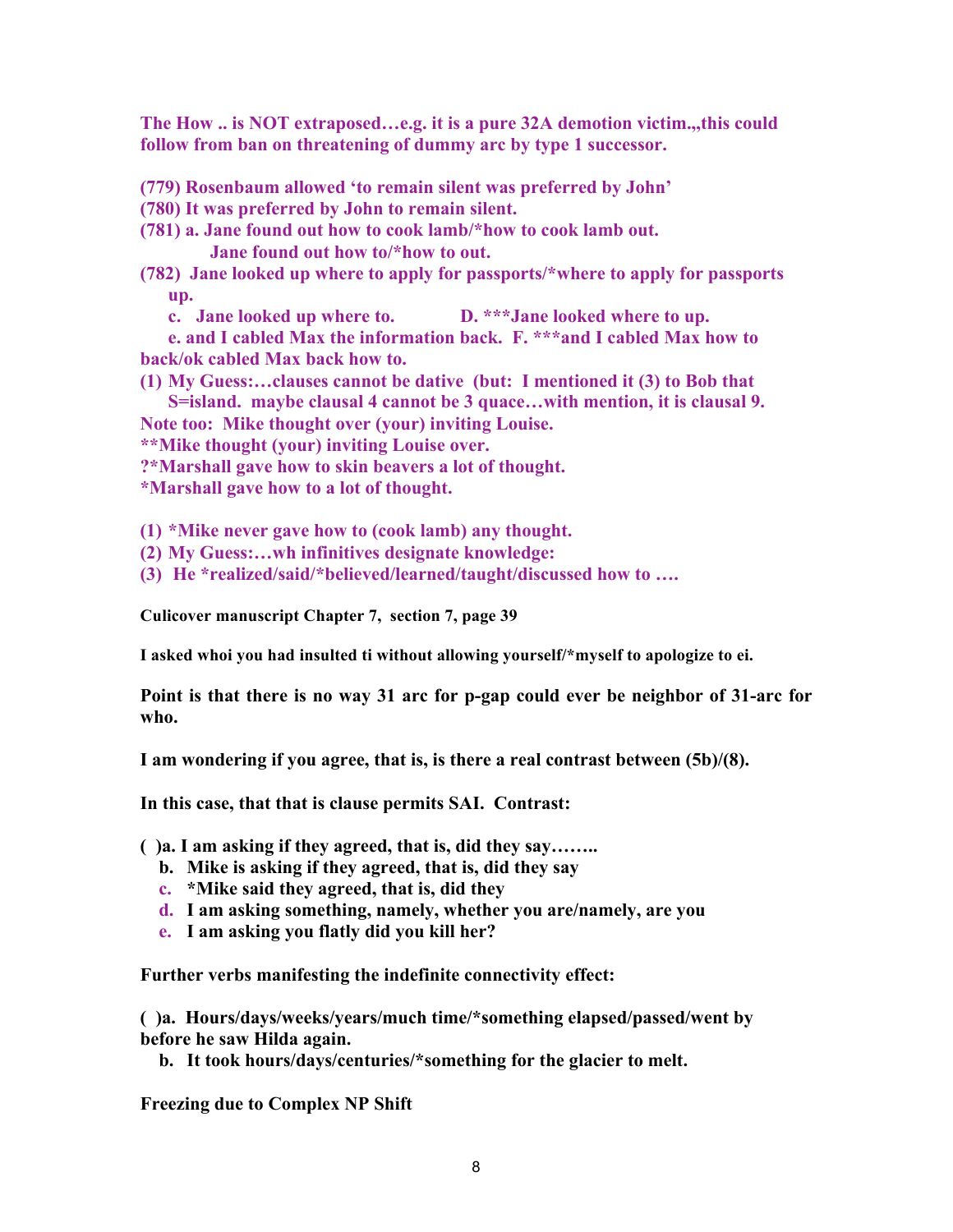**(1) Nobody believed that the man who…knew squat.**

**(2) \*Nobody believed that knew squat ..the man who…**

**(3) Who believed that Bob kissed who**

**(4) \*Who believed that kissed who the man who………**

**(5) \*Who believes to have kissed who –the man who.**

**\*Gloria believes to be innocent except Mike and Sandra believes to be innocent except Fred everyone who the police arrested at the discoteque.**

**Except for Mike, Gloria believes to be guilty.. everyone who the police…> Everyone who the police ..> Gloria believes to be guilty except for Mike**

**?I gave to everyone yesterday except Barbara the gifts that they wanted. ??I gave to everyone yesterday the gifts that they wanted except Barbara.**

**When did Claude give a diamond to Marie and when a pearl to Louise**

**To Louise Claude [gave a diamond on Thursday and [to Marie a pearl on Friday]**

**To Louise was given a diamond on Thursday and to Marie a pearl on Friday**

**To Louise seems to have been given a d. on Th. and to Marie a p. on F.**

**To Louise seems to me to have been given a d. on Th and to Marie (\*to Bob) a p. on** 

## **.( )a. Cows give milk.**

- **b. \*Milk is given by cows.**
- **c. \*Milk is impossible for dinosaurs to give.**
- **d. \*Milk is too sticky for snakes to give.**
- **e. What cows give is milk./As for milk, those snakes don't give any….**
- **f. ANALYSIS; 4**
- **g. COWS GIVE BOTH OF THOSE KINDS OF MILK.**
- **h. ??COWS GIVE THOSE KINDS OF MILK BOTH AT THE SAME TIME.**
- **i. THE GIVING 0F PRESENTS/\*MILK BY COWS (OK ONLY ON GIFT READING)**
- **j. \*What kind of milk did those cows drink after giving?**
- **k. \*What kind of milk did every cow which gave refuse to drink?**
- **l. \*What kind of milk did every cow which drank give?**
- **m. \*the kind of milk I bought a cow to give/okprovide**
- **n. ok the kind of milk I bought a slave to provide**
- **( )a. Bob believes Mike to know Turkish and Joan believes Sally to b.\*Bob believes to know Turkish the tall…… but Joan doesn't believe to**
- **( )a. Herman holds a degree from Yale.**
	- **b. \*A degree from Yale is held by Herman.**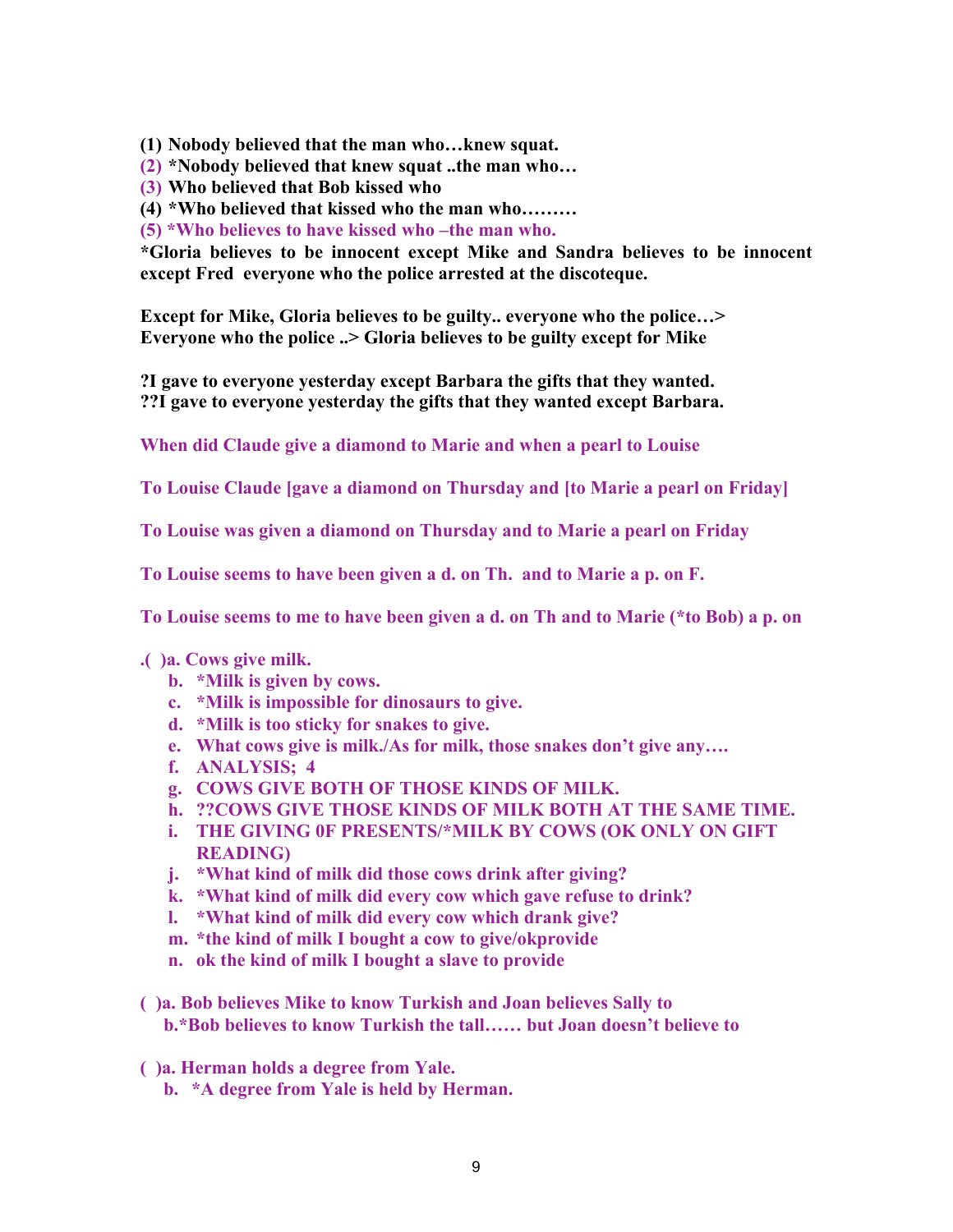- **c. \*A degree from Yale is impossible for a gorilla to hold.**
- **d. \*A Yale degree, everyone who discussed wanted to hold.**
- **e. \*such a degree is unholdable.**
- **f. \*the holding of a degree from Yale**
- **g. \*degree holding**
- **h. What kind of degree does Mike hold?**

**( )a. French chooses the former option.**

- **b. \*The former option is chosen by French.**
- **c. \*The former option is impossible for any polysynthetic langauge to choose.**
- **( ) Lively debates sprinkle/pepper the volume with incisive remarks.**
- **b. The volume was sprinkled/peppered with incisive remarks by lively debates.**
- **( )a. Jerome said that himself Barbara would never marry.**
- **b. That himx,\*himself Barbara would never marry, Jeromex never said.**
- **( )a. Hisx own mother, Joex may respect.**
	- **b. Joex's (\*own) mother, hex may respect.**
- **( ) Although I criticized himx, Joex didn't criticize himselfx.**
- **( ) Although I criticized himx, Joex didn't [\*=criticize himself].**
- **( ) \*Joe questioned and answered Sally.**
- **( )a. Louisex, the Lone Ranger gave that picture of herself/\*herx to.**
- **( ) \*Which papers did you think were lost before reading?**
- **( ) Which papers did you think before reading were lost?**
- **( ) \*This is the student that we consider sure that we can help.**
- **( ) \*June is easy to imagine Mike discussing there being snow in.**
- **( )\*Snow is not easy to imagine there being in June.**
- **( ) I believe \*there likely to be riots.**
- **( ) \*He made there be riots.**
- **( ) \*He saw there be riots.**
- **( ) Harry baked a cake and the aforementioned/previously/just mentioned**
- **cake/said cake/this/that cake/the cake that he baked/the cake/the same cake**
- **( ) \*It was you who I convinced students of to call you.**
- **( ) It was you who I convinced students of that they should call you.**
- **( ) \*It is p-gaps that there emerged a new theory of.**
- **( ) went right to the bar/went right home.**
- **( ) gave the book right to Bob.**
- **( ) \*gave right Bob the book.**
- **( ) Hex is, Bobx hopes to prove,**
- **( ) He is, Bob wishes to claim,**
- **( ) \*He is, wishes to claim Bob,**
- **( ) He is, said publicly Bob**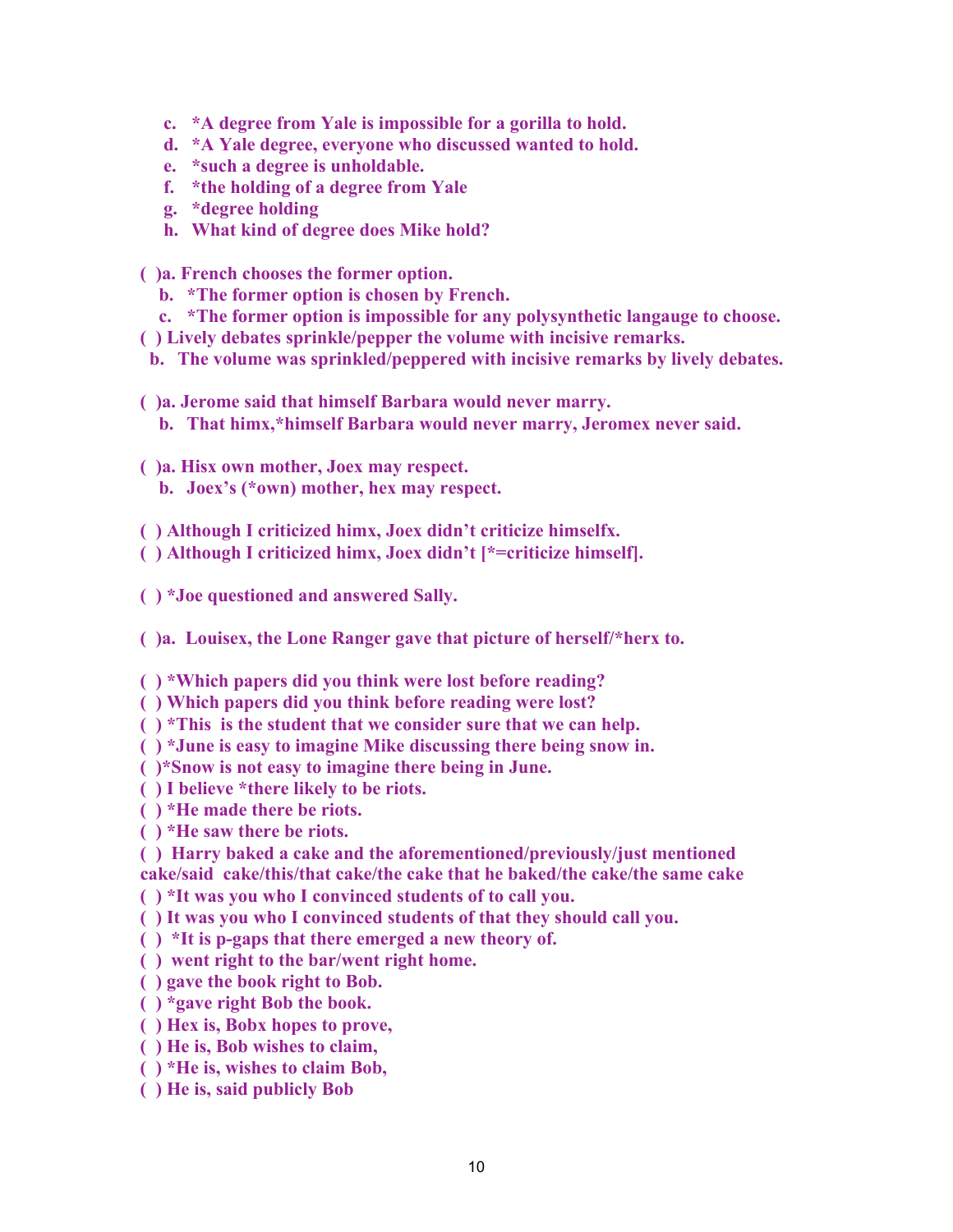- **( ) I showed John those books three times (\*each).**
- **( ) I showed those houses three times (each).**
- **( ) That, said those men three times (\*each)**
- **( ) That, those men said three times (each),**
- **( )a. How soon did Mike/\*those facts/that situation demand that we send aid to Bananastan?**
	- **b. That situation doesn't require that we do anything/??squat.**
	- **c. This book doesn't claim that he knows ?squat.**
- **( ) As for your friends, that proves many to be guilty.**
- **( ) As for your friends, it proves many to be guilty that S.**
- **( ) That doesn't prove squat to have happened there.**
- **( ) \*It doesn't prove squat to have happened there that S.**
- **( )a. Bob took the bull by the horns.**
	- **b. Bob burned his bridges (behind him).**
- **( ) When Mike hit town/hit puberty/hit high school/\*it;**
- **( ) Joe is too stubborn to get Bill to talk to (J)**
- **() Joe said Thursday and Bob said Friday…..**
- **( ) \* Joe said Thursday and said Bob Friday**
- **( ) With John fond of Mary and [Bob of Lucille]**
- **( )a. ?Bob, that shows us to be guilty.**
	- **b. \*Bob, it shows us to be guilty that S.**
- **( ) Drinking paint ruined Bob's life/health/\*Porsche.**
- **( ) \*Drinking herself unconscious ruined Bob's mother's life.**
- **( )a. I gave my word to Bill [that I would come soon].**
- **b. \*My word was given (to) Bill that S.**
- **c. \*How soon did you give your word to Bill that we would come?**
- **d. \*I gave your word to Bill that S.**
- **( )a. goose is cooked/jig is up/the shit hit the fan/a little bird told me**
- **( ) verbs with middles: placate/sell/out wit/…**
- **( )a. \*as was null reported he was**
	- **b. as it was reported he was**
	- **c. as null was thought was null reported**
	- **d. as null was thought it was reported**
	- **e. as it was thought was reported**
	- **f. as it was thought it was reported**
	- **g. \*as null was then thought null was the case**
	- **h. ok as it was then thought null was the case**
	- **i. \*as null was then thought it was the case**
	- **j. \*as it was then thought it was the case**
	- **k. as he didn't believe/'\*say many people realized**

**( )a. We will, Bob promised us, have pizza for dinner.**

**b. \*We will, promised Bob (\*us)/(\*us) Bob, have Pizza for dinner.**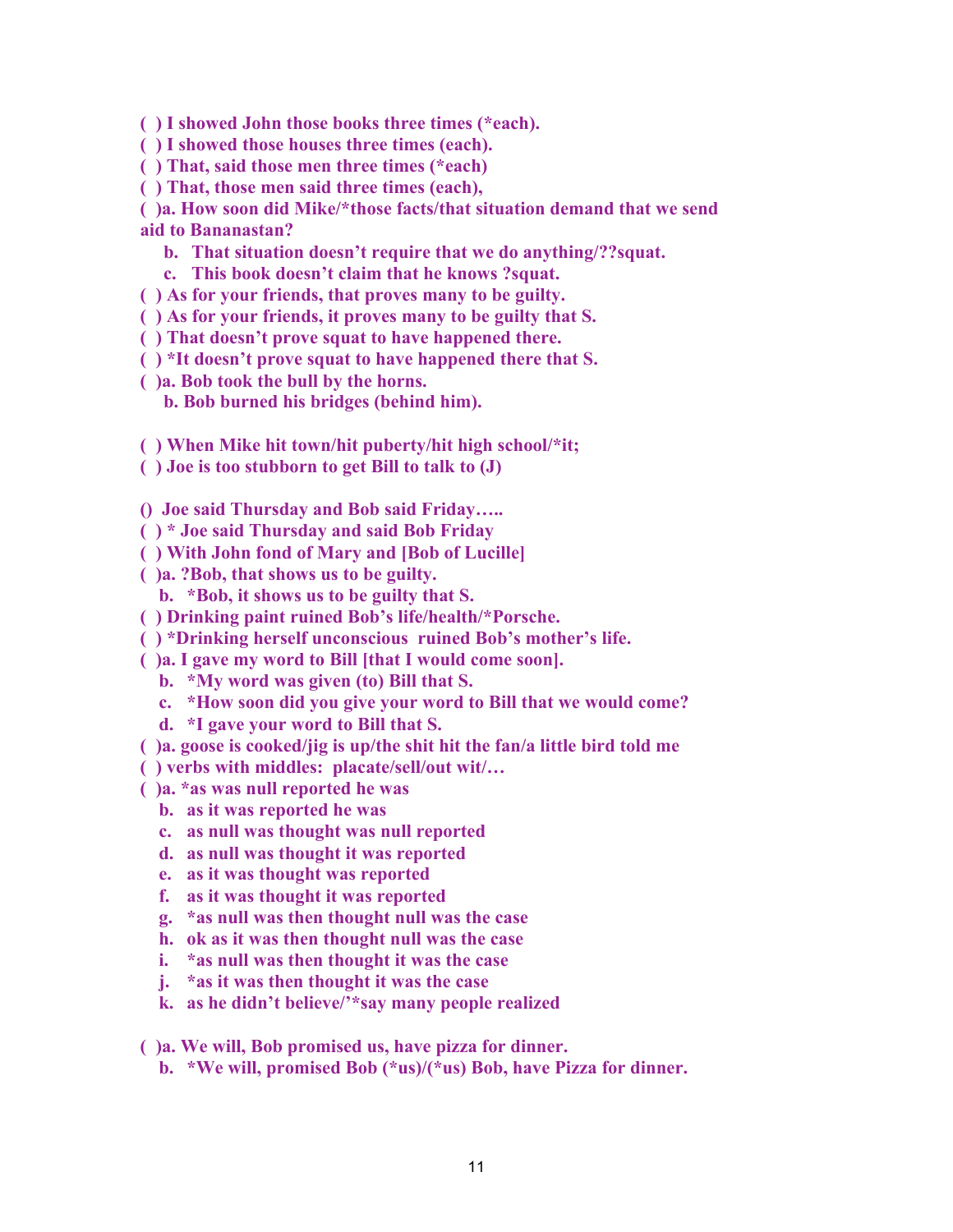**( ) Pullum relevant argument for loc inversion involving aux contrac tion**

- **a. On the table would seem to have been placed……**
- **b. \*On the table'ld seem to have been placed**
- **c. On the table is likely to have been placed**
- **d. On the table's likely to be a good place**

**( ) Pollard/Sag 'leaning' phenomenon**

- **a. a man who they considered stories about easy to listen to**
- **b. a man who they consider stories about too foolish to read**
- **c. a man who they believe enemies of to have been hired to kill**
- **d. a man who they believe to have been hired to kill him several enemies of**
- **e. I believe to have been hired to kill him several enemies of Bob('s).**
- **( ) That Ed pointed out to Louise and Mary to Joan**
- **( ) That, pointed out Ed to Louise and Mary to Joan**
- **( ) That, Mike should point out and**
- **( ) \*That, should point out Mike and**
- **( ) Lively debates pepper/characterize the volume. No passive no object raising, etc.**
- **( ) \*The volume was impossible for even lively debates to pepper.**
- **( )a. French chooses the former option.**
	- **b. \*The former option was chosen by French.**
	- **c. \*That option was impossible for French to choose.**
- **( ) Haj loc verbs reach, headed, live, reside dwell, leave**
- **( )a. The cop spoke to Bob while frisking him.**
	- **b. The cop spoke to himx while frisking Bobx.**
	- **c. \*It was Bobx whox the cop spoke to himx while frisking tx**
	- **d. \*The cop spoke to himx while frisking everyonex.**
	- **e. The cop spoke to each girl while frisking her.**
	- **f. \*It was Bobx whox the cop spoke to everyone but himx while frisking tx.**
	- **g. \*It was Bob whox the cop spoke to hisx mother while frisking tx.**
	- **h. \*It was Bob whox the cop, while frisking, spoke to hisx mother.**
	- **i. \*Whosex mother did the cop speak to himx while frisking?**
	- **j. \*Whox did the cop speak to hisx mother while frisking?**

## **(1)a. He painted his car green/that color/\*it.**

- **b. the color which he painted his car**
- **c. \*that color, which he painted his car,**
- **(2)a. They called him a fool/\*it.**
	- **b. the pejorative which they called him**
	- **c. \*a fool, which they called him,**
- **(3)a. They made a/that kind of shortstop/\*it out of Mike.**
	- **b. the kind of shortstop which they made out of Mike**
	- **c. \*a shortstop, which they made out of Mike**
- **(4)a. His remarks bespeak that attitude/\*it.**
	- **b. the kind of attitude his remarks bespeak**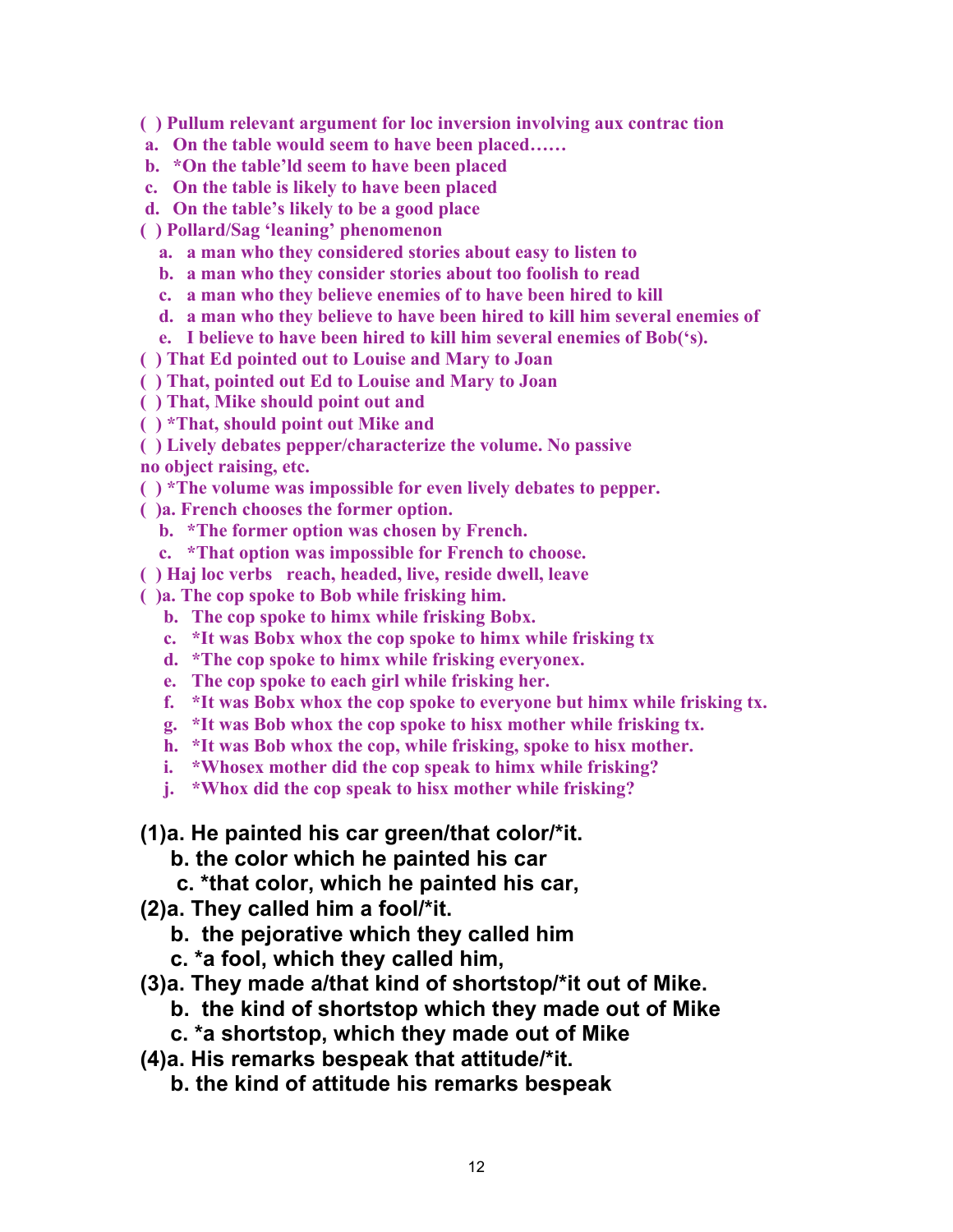- **c. \*that kind of attitude, which your remarks bespeak,**
- **(5)a. He was born in Argentina/\*it.**
	- **b. He was born in that house/it.**
	- **c. the country/house which he was born in**
	- **d. \*Argentina/okthat house, which he was born in,**
- **(6)a. He stayed a week/\*it in Majorca.**
	- **b. the week he stayed in Majorca**
	- **c. \*that week, which he stayed in Majorca,**
- **(7)a. Harry jumped off (of) that bridge.**
	- **b. Harry jumped off \*(of) it.**
	- **c. the bridge which Harry jumped off (of)**
	- **d. that bridge, which Harry jumped off \*(of),**
- **(8) a. a woman/\*she screamed who had red hair.**
	- **b. The woman who screamed who had red hair was Irish.**
	- **c. Jane, who screamed (\*who had red hair), was Irish.**
- **(9)a. Jane spoke (in) Mongolian.**
	- **b. Jane spoke (\*in) it.**
	- **c. the language Jane spoke (in)**
	- **d. that language, which Jane spoke (\*in),**
- **(10)a. Mike entered the Turkish army/\*it.**
	- **b. the army Mike entered**
	- **c. \*the Turkish army, which I entered,**
- **(11)a. Jane expressed a wish/\*it to Mike to retire**
	- **b. the wish which Jane expressed to Mike to retire**
	- **c. \*that wish, which Jane expressed to Mike to retire,**
- **(12)a. Herschel went to Detroit/\*it.**
	- **b. the city Herschel went to**
	- **c. \*Detroit, which Herschel went to,**
- **(13)a. The rocket climbed at a steep angle/\*it.**
	- **b. the angle the rocket climbed at**
	- **c. \*that angle, which no rocket can climb at,**
- **(14)a. You can tell a lot/\*it about a person from...**
	- **b. the things which you can tell about a person from...**
	- **c. \*those things, which you can tell about a person from,**
- **(15)a.Ted grunted something/\*it (to Linda).**
	- **b. the things Ted grunted (to Linda)**
	- **c. \*those things, which Ted grunted (to Linda),**
- **(16)a. He gave the car a coat of paint/\*it.**
	- **b. the coat of paint which he gave the car**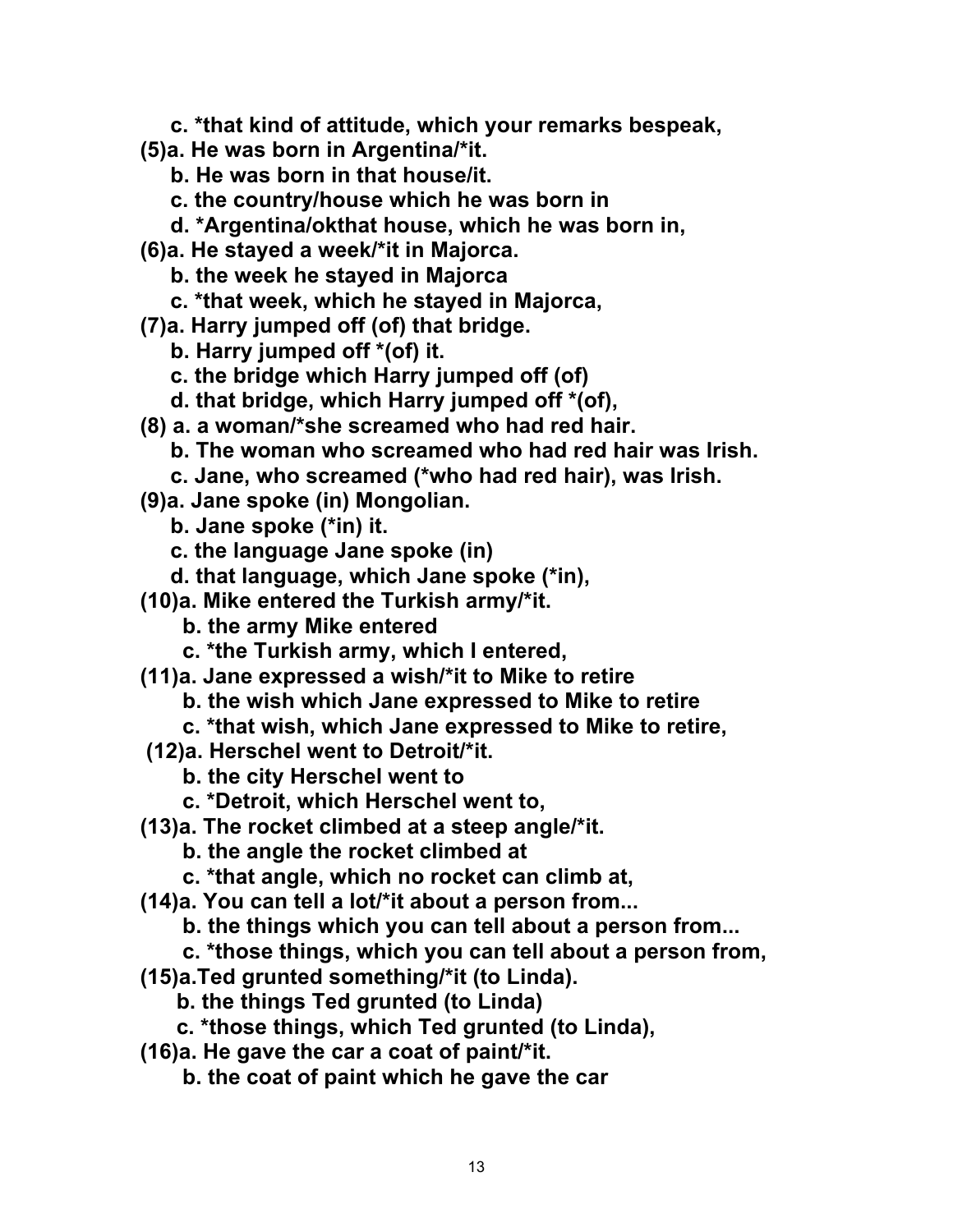**c. \*the second coat of paint, which he will give the car tomorrow,**

**(17)a. He lived a horrible life/\*it.**

 **b. the life which he lived**

 **c. \*that horrible life, which no one should have lived,**

**(18)a. He minds that but I don't mind that/\*it.**

 **b. the things which he really minds**

 **c. \*those things, which he really minds,**

**(19)a. The dinner didn't consist of seaweed but he said it did consist of that/\*it.**

 **b. the stuff that the dinner consisted of**

 **c. \*seaweed, which the dinner consisted of,**

**(20)a. The talks yielded a good result/\*it.**

- **b. the results that the talks yielded**
- **c. \*those results, which the talks yielded,**

**(42)a. Laura burst into tears <without regretting <that she criticized Ed>>.**

**b. Laura regretted <that she burst into tears <without criticizing Ed>>.**

**c. Who<sub>1</sub> did Laura burst into tears without regretting that she criticized t<sub>1</sub>?** 

**d. \*Who<sub>1</sub> did Laura regret that she burst into tears without criticizing**  $t_1$ **? New relational probe:**

**combination with between them**

**(1)a. Mike and Joe kissed seven nurses between them.**

- **b. \*Seven nurses were kissed by Mike and Joe between them.**
- **c. Chomsky and Schutzenberger proved 5 theorems between them.**
- **d. \*Syntactic Structures and Barriers proved 5 theorems between them**
- **e. Jack and Jill spoke/\*mattered to seven children between them..**
- **f. Jack and Jill proved three things (\*to be true) between them.**
- **g. June and July found seven countries at war (\*between them).**
- **h. Chomsky and Halle tried to accomplish three things between them.**
- **i. \*Syntactic Structures and Barriers tried to accomplish three things between them.**
- **j. Mike and Joe punched three people back (\*between them).**
- **k. Mike and Joe punched three people between them.**
- **l. Mike and Joe touched eleven marbles between them.**
- **m. The typewriter and the box touched eleven marbles between them.**
- **n. Jack and Jill know three things between them.**
- **o. Helga and Greta looked three names up between them.**
- **p. Helga and Greta looked up three names between them.**
- **q.**

**( )a. \*That operation gives the integer 98 but he denies that it gives it.**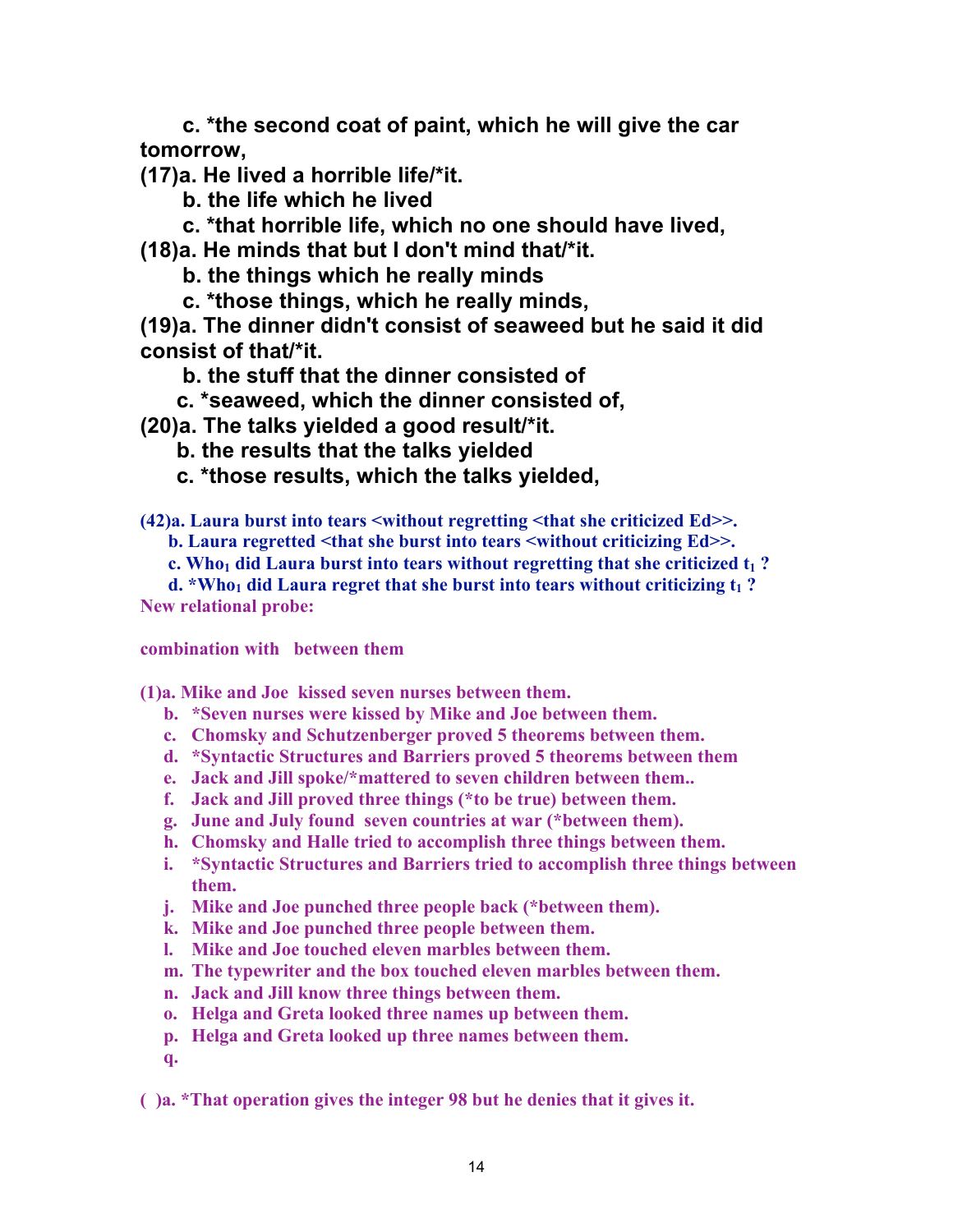- **b. \*That integer, no operations on zero give.**
- **c. \*78, which dividing 896 by 7 gives,**
- **d. \*Zero is impossible for any division to give.**
- **( )a. Herman holds a degree from Yale.**
	- **b. \*A degree from Yale is held by Herman.**
	- **c. \*A degree from Yale is impossible for a gorilla to hold.**
	- **d. \*A Yale degree, everyone who discussed wanted to hold.**
	- **e. \*such a degree is unholdable.**
	- **f. \*the holding of a degree from Yale**
	- **g. \*degree holding**
	- **h. What kind of degree does Mike hold?**
- **( )a. French chooses the former option.**
	- **b. \*The former option is chosen by French.**
	- **c. \*The former option is impossible for any polysynthetic langauge to choose.**
- **( )a. \*WhoX did Mary go to the store, meet himX and marry tX?**
	- **b. WhoX did Mary go to the store, meet tX and marry himX?**

## **From: David Adger adger@cogsci.edinburgh.ac.uk Subject: Measure Phrases and agreement**

**I amoking for languages which display overt object agreement andwhich also have verbs that take measure complements (examples like English "last", "weigh", "cost" etc). The complements of these verbs share a number of properties such as accepting only weak determiners:**

**(1) Anson weighs most/every/many/several kilos and having degraded extraction from weak islands such as factives**

 **etc (a la Rizzi, Cinque etc):**

**(2) How many kilos did you regret that Anson weighed? Another correlation seems to be that they do not show agreement in phrases from past participles in French cannot have agreement,**

which is usually optional for canonical NP complements.  **I'd like to know if anyone who speaks or knows a language with object this last generalisation.**

> **If you reply directly to me I'll post a summary to the list if there's sufficient interest.**

 **Many thanks, David**

**( )a. How long are you \*proud/\*afraid/capable of standing on one foot?**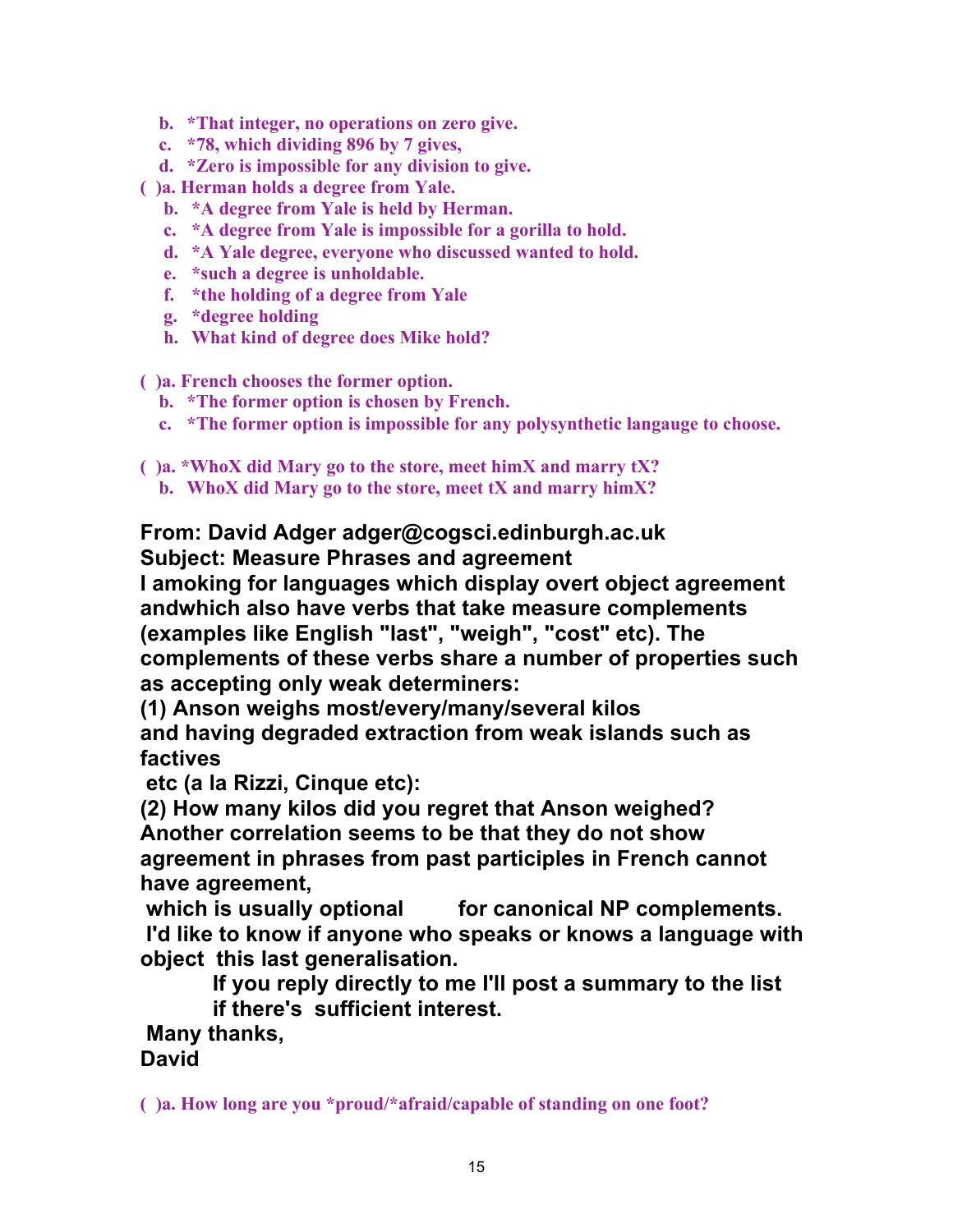**( )a. That Ted was fired was discussed by Sally and \*stinks/\*sucks.**

**b. That 2 + 2 is 8 was conjectured by Mike and follows from Axiom B.**

**( )a. It was Michelle that the dean let pictures of hang in the library.**

**b. \*It was Michelle that the dean's decision let pictures of hang in the library. See Kayne 1984: 33-9.**

- **( )a. Who did the dean let sit in the library?**
	- **b. \*Who did the dean's decision let sit in the library.**
	- **c. The dean's decision allowed Mable to remain in school.**
	- **d. Who did the dean's decision allow to remain in school.**
- **( )a. I know a thing or two about cats.**
	- **b. \*I don't know a thing or two about cats.**
	- **c. a thing or two happened.**
	- **d. a thing or two was discussed.**
	- **e. \*a thing or two pissed Mike off.**
	- **f. \*a thing or two proves that he is a jerk.**
	- **g. \*a thing or two is important to me.**
	- **h. I am proud of a thing or two.**
	- **i. \*No one knows a thing or two about cats.**
	- **j. Jon allowed a thing or two to happen.**
	- **k. Jon allowed a thing or two to piss Mike off.**
	- **l. Jon let a thing or two happen.**
	- **m. Jon let a thing or two piss Mike off.**

**Seems like a positive polarity item with some kind of accus condition.**

- **n. \*He gave a thing or two a lot of consideration.**
- **o. \*I derived this conclusion from a thing or two.**
- **p. The furious loser punched a thing or two (\*back).**
- **q. \*Your knowledge of a thing or two is valuable.**
- **r. We are approaching a thing or two.**
- **s. \*The train is approaching a thing or two.**
- **t. \*The pipe was dripping/oozing a thing or two.**
- **u. \*1937 found a thing or two in disrepair.**
- **v. There might be a thing or two in the refrigerator.**
- **w. \*There might emerge a thing or two from our meeting.**

**( ) As for that angle, no human-piloted aircraft has ever been able to climb at it.**

- **( )a. Who did you hear from that S?**
	- **b. \*Who did you hear that S from?**
	- **c. Ok I heard that s from Mike.**
- **( )a. Mike was cruel to criticize Louise.**
	- **b. \*Who was Mike cruel to criticize.**
	- **c. the boys who Mike is proud of the sisters of**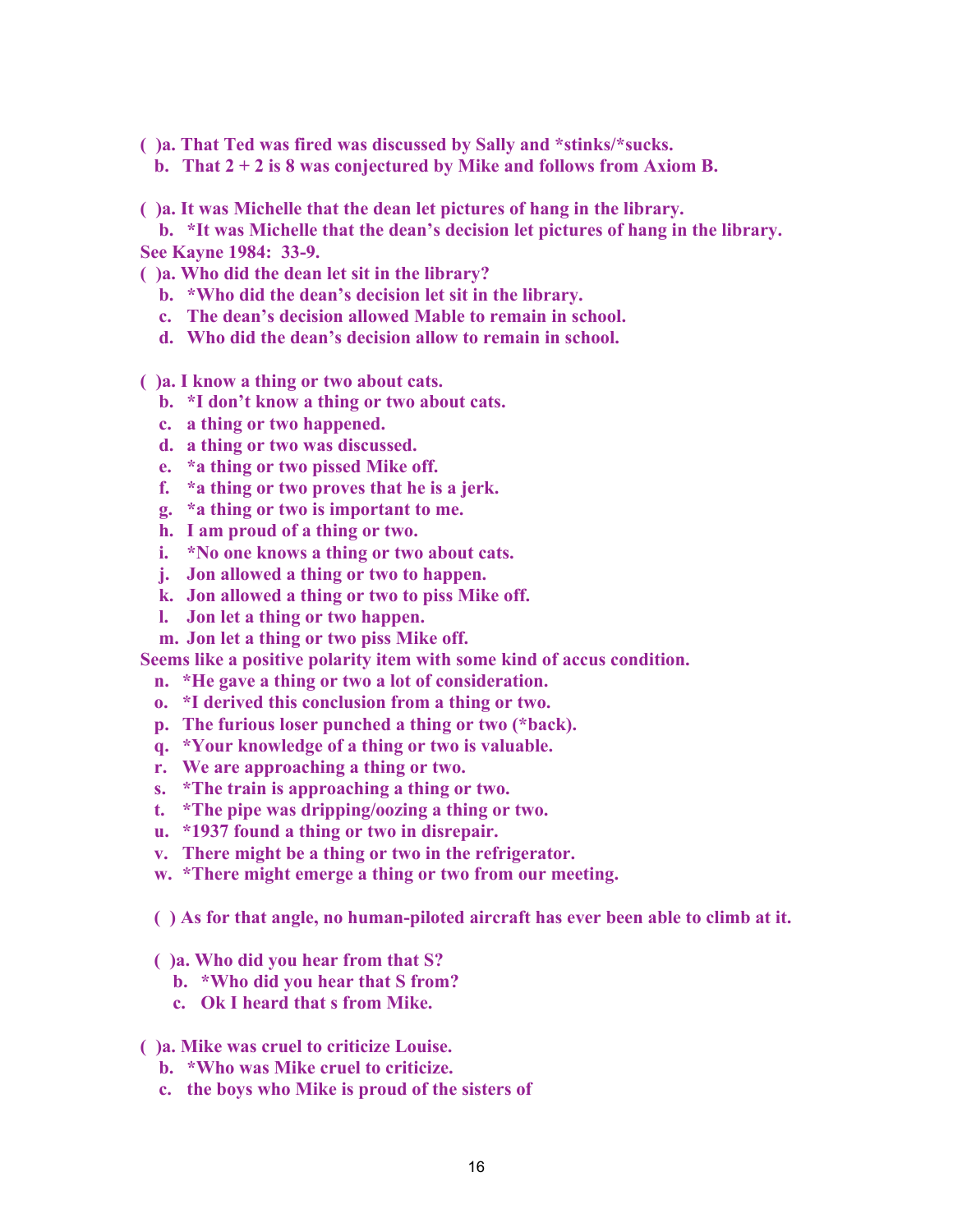- **d. \*the boys who that was cruel of the sisters of**
- **( )a. The shit looks like it is going to hit the fan.**
	- **b. The jig looks like it is up.**
	- **c. The party looks like it is over.**
	- **d. The good times look like they are about to roll.**
	- **e. \*a little birdie sounds like it told you.**
	- **f. They said the shit would hit the fan and it did.**
	- **g. \*They said the shit would hit the fan and the shit did hit it.**
	- **h. \*The fan looks like the shit is going to hit it.**
	- **i. The ice looks like it is going to be hard to break at this party.**
	- **ii. The worm sounds like it is going to turn.**
	- **iii. The tide sounds like it is turning/\*rotating.**
	- **iv. The cat sounds like it is out of the bag.**
	- **v. The truth sounds like it will out.**
	- **vi. All the ducks sound like they are in line.**
	- **vii. The wind sounds like it has gone out of his sails.**
	- **viii. \*The fox sounds like it is in the chicken coup.**
	- **ix. \*The cat seems like it has his tongue.**
	- **x. The wolf sounds like it is at the door.**
	- **xi. \*The door sounds like the wolf is at it/there.**
	- **xii. The buck sounds/looks like it stops here.**
	- **xiii. All hell sounds like it is breaking loose.**
	- **xiv. The chickens look like they are coming home to roost.**
- **( )a. What color does Joe sound like he is going to dye his hair.**
	- **b. \*What color does Joe sound like Marsha is going to dye his hair.**
	- **c. Joe sounds like Marsha is going to dye his hair green.**
- **( )a. He could <not read all the readings>**